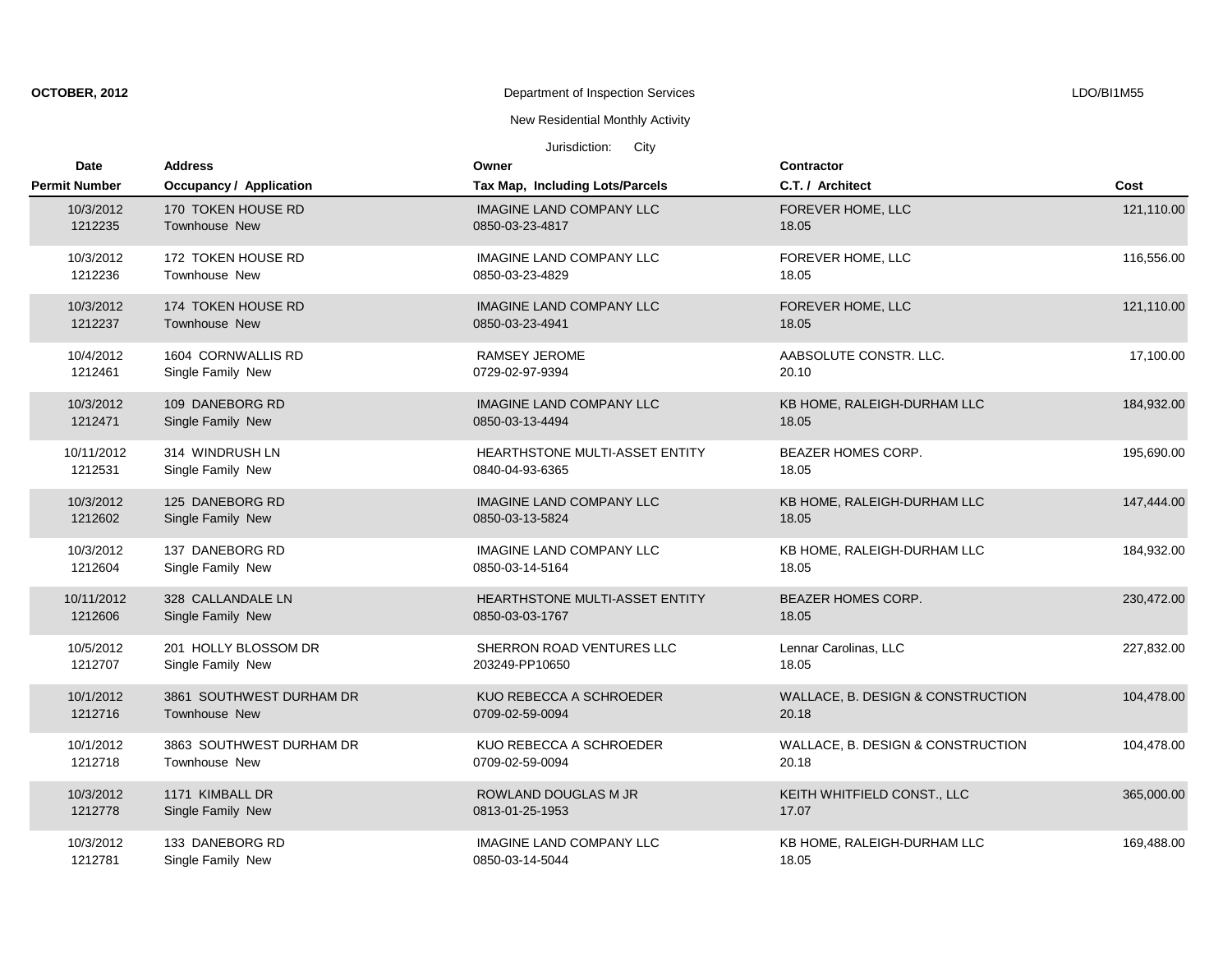| OCTOBER, 2012 |  |  |
|---------------|--|--|
|               |  |  |

New Residential Monthly Activity

| Date                 | <b>Address</b>          | Owner                                 | Contractor                             |            |
|----------------------|-------------------------|---------------------------------------|----------------------------------------|------------|
| <b>Permit Number</b> | Occupancy / Application | Tax Map, Including Lots/Parcels       | C.T. / Architect                       | Cost       |
| 10/11/2012           | 324 CALLANDALE LN       | <b>HEARTHSTONE MULTI-ASSET ENTITY</b> | <b>BEAZER HOMES CORP.</b>              | 335,808.00 |
| 1212783              | Single Family New       | 0850-03-03-1657                       | 18.05                                  |            |
| 10/11/2012           | 308 CALLANDALE LN       | <b>HEARTHSTONE MULTI-ASSET ENTITY</b> | <b>BEAZER HOMES CORP.</b>              | 344,586.00 |
| 1212785              | Single Family New       | 0850-03-03-1317                       | 18.05                                  |            |
| 10/8/2012            | 303 HALES WOOD RD       | OZ DEVELOPERS LLC                     | <b>HAGOOD HOMES OF WILMINGTON</b>      | 222,024.00 |
| 1212807              | Single Family New       | 9797-02-98-7559                       | 20.12                                  |            |
| 10/3/2012            | 123 DANEBORG RD         | <b>IMAGINE LAND COMPANY LLC</b>       | KB HOME, RALEIGH-DURHAM LLC            | 157,146.00 |
| 1212817              | Single Family New       | 0850-03-13-5729                       | 18.05                                  |            |
| 10/19/2012           | 2906 REYNOLDA CIR       | EF VENTURES LLC                       | Citizens Homes Inc.                    | 182,226.00 |
| 1212852              | Single Family New       | 0814-04-83-7869                       | 17.07                                  |            |
| 10/3/2012            | 2001 GOLDEN BELT PKWY   | <b>MREC BRIGHTLEAF LLC</b>            | THE DREES HOMES COMPANY                | 235,422.00 |
| 1212880              | Single Family New       | 0850-03-01-3610                       | 18.05                                  |            |
| 10/1/2012            | 148 DANEBORG RD         | <b>IMAGINE LAND COMPANY LLC</b>       | KB HOME, RALEIGH-DURHAM LLC            | 185,394.00 |
| 1212883              | Single Family New       | 0850-03-14-8346                       | 18.05                                  |            |
| 10/8/2012            | 1406 NORTON ST          | <b>GARRETT BUILDERS LLC</b>           | <b>GARRETT BUILDERS LLC</b>            | 197,000.00 |
| 1212884              | Single Family New       | 0822-16-74-5687                       | 3.02                                   |            |
| 10/9/2012            | 3705 SWARTHMORE RD      | <b>SCOUT DEVELOPMENT LLC</b>          | Fuller Land & Development, LLC         | 211,728.00 |
| 1212890              | Single Family New       | 0719-03-44-2567                       | 20.08                                  |            |
| 10/3/2012            | 135 DANEBORG RD         | <b>IMAGINE LAND COMPANY LLC</b>       | KB HOME, RALEIGH-DURHAM LLC            | 221,694.00 |
| 1212892              | Single Family New       | 0850-03-14-5049                       | 18.05                                  |            |
| 10/11/2012           | 807 KEYSTONE PARK DR    | DAN RYAN BUILDERS N C LLC             | Ryan Builders-North Carolina, LLC, Dan | 173,646.00 |
| 1212906              | Single Family New       | 0747-03-31-5100                       | 20.14                                  |            |
| 10/16/2012           | 714 NORTH ST            | WEST CORP HOLDINGS LLC                | WALLACE, B. DESIGN & CONSTRUCTION      | 102,960.00 |
| 1212935              | Single Family New       | 0831-05-09-3610                       | 8.02                                   |            |
| 10/16/2012           | 805 NORTH ST            | <b>CLARK EVERSDEN L JR</b>            | WALLACE, B. DESIGN & CONSTRUCTION      | 137,148.00 |
| 1212936              | Single Family New       | 0831-05-09-1719                       | 8.02                                   |            |
| 10/5/2012            | 807 NORTH ST            | <b>CLARK EL</b>                       | WALLACE, B. DESIGN & CONSTRUCTION      | 95,832.00  |
| 1212937              | Single Family New       | 0831-05-09-1814                       | 8.02                                   |            |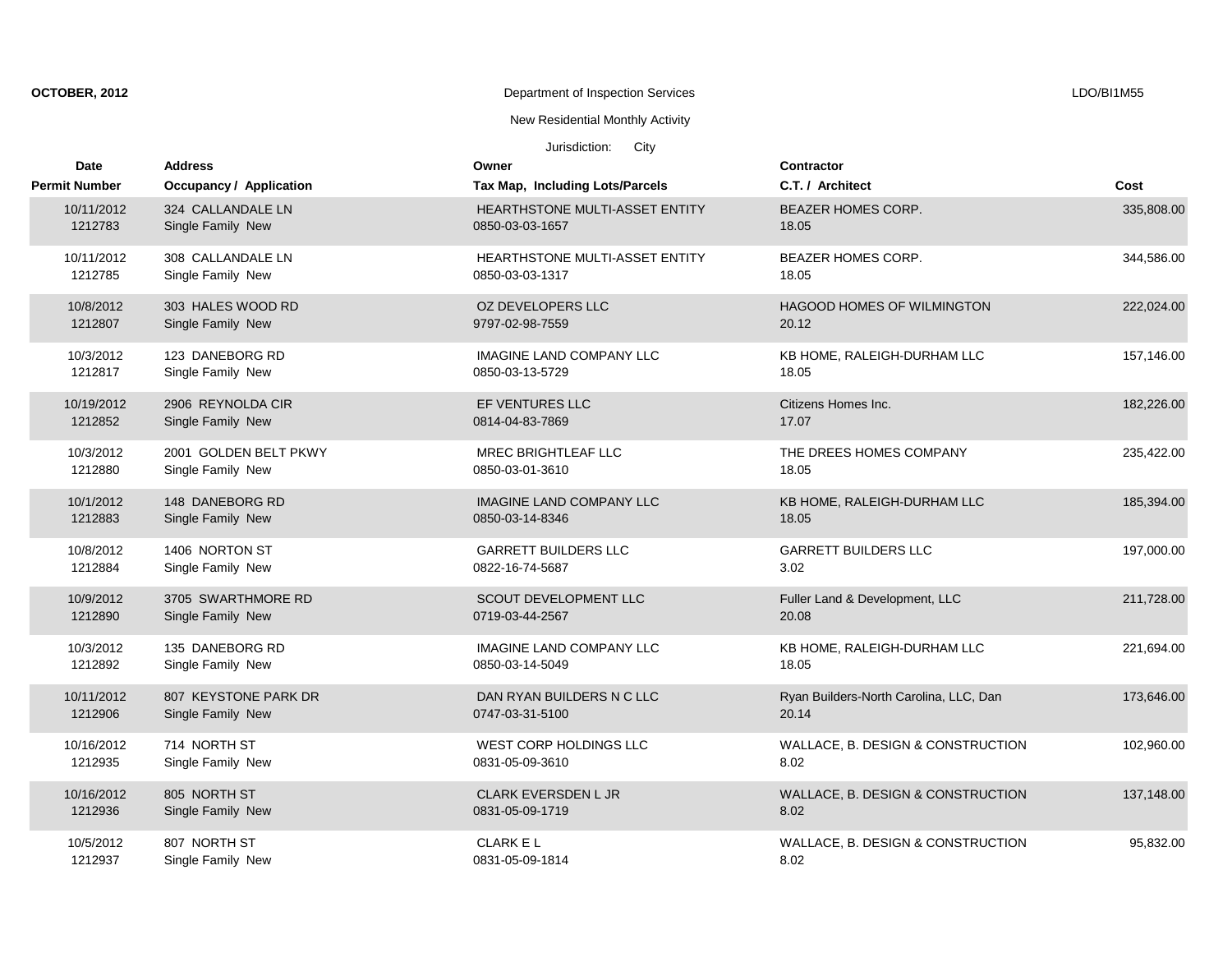| OCTOBER, 2012 |
|---------------|
|---------------|

# New Residential Monthly Activity

| <b>Date</b>          | <b>Address</b>                 | Owner                           | Contractor                             |            |
|----------------------|--------------------------------|---------------------------------|----------------------------------------|------------|
| <b>Permit Number</b> | <b>Occupancy / Application</b> | Tax Map, Including Lots/Parcels | C.T. / Architect                       | Cost       |
| 10/18/2012           | 529 BIRCHRUN DR                | M/I HOMES OF RALEIGH LLC        | M/I HOMES OF RALEIGH LLC               | 158,532.00 |
| 1212958              | Single Family New              | 0825-03-33-9873                 | 16.03                                  |            |
| 10/24/2012           | 119 DANEBORG RD                | <b>IMAGINE LAND COMPANY LLC</b> | KB HOME, RALEIGH-DURHAM LLC            | 157,146.00 |
| 1212960              | Single Family New              | 0850-03-13-5619                 | 18.05                                  |            |
| 10/26/2012           | 15 TABERNACLE CT               | <b>IMAGINE LAND COMPANY LLC</b> | KB HOME, RALEIGH-DURHAM LLC            | 184,932.00 |
| 1212962              | Single Family New              | 0850-03-13-8624                 | 18.05                                  |            |
| 10/5/2012            | 3 THOMPSONVILLE CT             | <b>TOLL NC LP</b>               | TOLL BROTHERS OF NC II, INC.           | 243,474.00 |
| 1212973              | Single Family New              | 0717-02-67-8215                 | 20.12                                  |            |
| 10/3/2012            | 923 SOUTH BEND DR              | TOLL NC LP                      | TOLL BROTHERS OF NC II, INC.           | 194,304.00 |
| 1212975              | Single Family New              | 0717-02-65-6636                 | 20.12                                  |            |
| 10/3/2012            | 5 THOMPSONVILLE CT             | TOLL NC LP                      | TOLL BROTHERS OF NC II, INC.           | 265,980.00 |
| 1212976              | Single Family New              | 0717-02-67-8343                 | 20.12                                  |            |
| 10/3/2012            | 205 GLENVIEW LN                | HEARTHSTONE MULTI-ASSET ENTITY  | BEAZER HOMES CORP.                     | 224,532.00 |
| 1212977              | Single Family New              | 0850-01-05-9353                 | 18.05                                  |            |
| 10/3/2012            | 1321 GOLDEN EAGLE DR           | <b>BEAZER HOMES CORP</b>        | BEAZER HOMES CORP.                     | 168,894.00 |
| 1212978              | Single Family New              | 0852-04-53-0737                 | 18.04                                  |            |
| 10/4/2012            | 301 HOLLY BLOSSOM DR           | LENNAR CAROLINAS LLC            | Lennar Carolinas, LLC                  | 213,840.00 |
| 1212995              | Single Family New              | 0860-01-26-0324                 | 18.05                                  |            |
| 10/19/2012           | 4 SEAWELL CT                   | <b>FOREVERHOME LLC</b>          | FOREVER HOME, LLC                      | 210,540.00 |
| 1213000              | Single Family New              | 0850-03-10-6217                 | 18.05                                  |            |
| 10/26/2012           | 5309 WESTON DOWNS DR           | MERITAGE HOMES OF NORTH         | Meritage Homes of North Carolina, Inc. | 305,672.40 |
| 1213026              | Single Family New              | 0709-03-13-4935                 | 20.18                                  |            |
| 10/26/2012           | 5315 WESTON DOWNS DR           | MERITAGE HOMES OF NORTH         | Meritage Homes of North Carolina, Inc. | 278,181.42 |
| 1213027              | Single Family New              | 0709-03-13-4805                 | 20.18                                  |            |
| 10/26/2012           | 5322 WESTON DOWNS DR           | MERITAGE HOMES OF NORTH         | Meritage Homes of North Carolina, Inc. | 309,276.00 |
| 1213028              | Single Family New              | 0709-03-13-2730                 | 20.18                                  |            |
| 10/18/2012           | 4629 MYRA GLEN PL              | MERITAGE HOMES OF NORTH         | Meritage Homes of North Carolina, Inc. | 314,682.72 |
| 1213029              | Single Family New              | 0709-03-14-5650                 | 20.18                                  |            |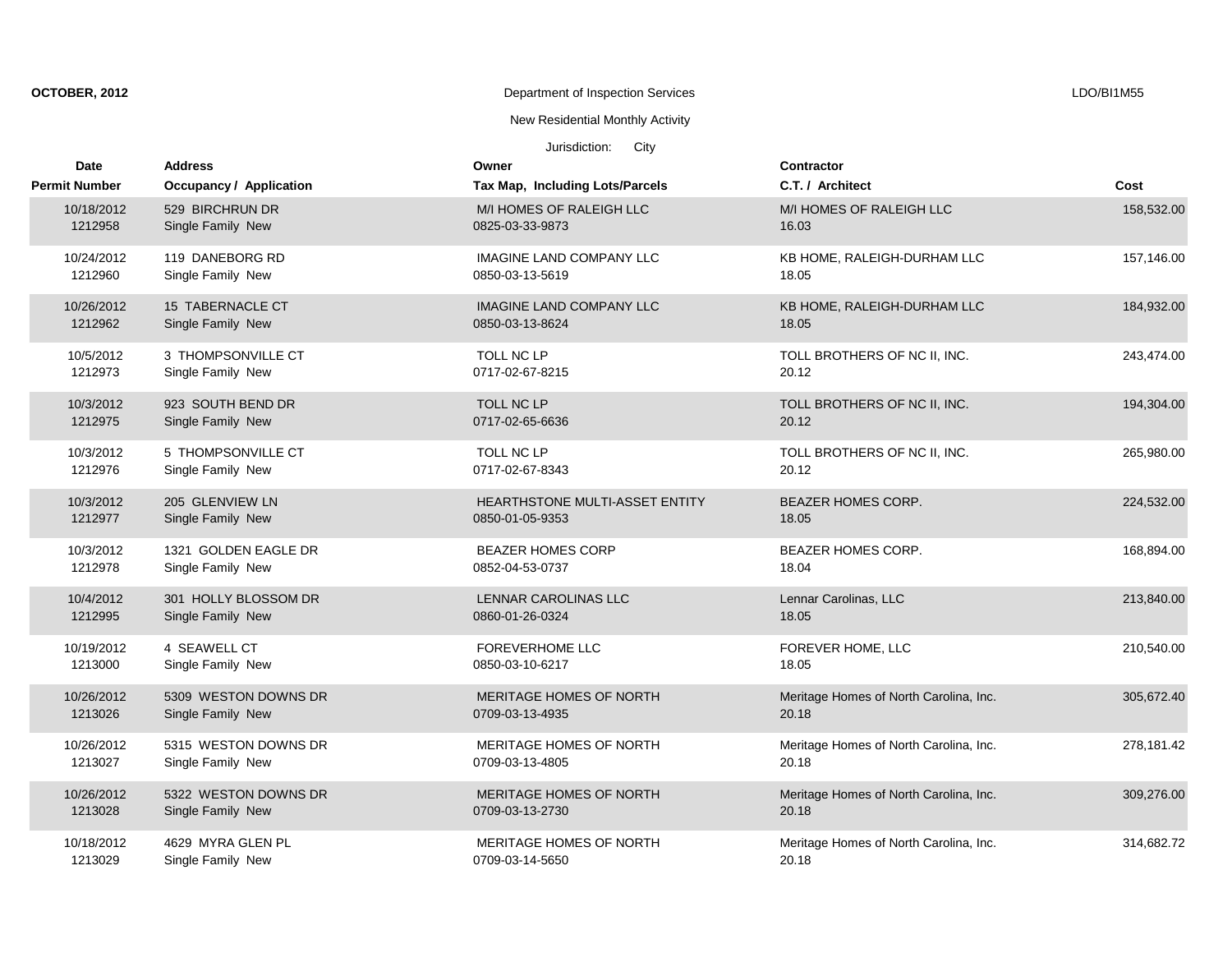| OCTOBER, 2012 |  |  |  |  |  |  |
|---------------|--|--|--|--|--|--|
|---------------|--|--|--|--|--|--|

# New Residential Monthly Activity

| <b>Date</b>          | <b>Address</b>           | Owner                                 | <b>Contractor</b>           |            |
|----------------------|--------------------------|---------------------------------------|-----------------------------|------------|
| <b>Permit Number</b> | Occupancy / Application  | Tax Map, Including Lots/Parcels       | C.T. / Architect            | Cost       |
| 10/24/2012           | 2114 HEMLOCK HILL DR     | <b>FOREVERHOME LLC</b>                | FOREVER HOME, LLC           | 242,088.00 |
| 1213040              | Single Family New        | 0759-01-19-8500                       | 18.05                       |            |
| 10/26/2012           | 116 DANEBORG RD          | <b>IMAGINE LAND COMPANY LLC</b>       | KB HOME, RALEIGH-DURHAM LLC | 187,968.00 |
| 1213042              | Single Family New        | 0850-03-13-6559                       | 18.05                       |            |
| 10/11/2012           | 109 GLENVIEW LN          | HEARTHSTONE MULTI-ASSET ENTITY        | <b>BEAZER HOMES CORP.</b>   | 160,446.00 |
| 1213043              | Single Family New        | 0850-01-05-3377                       | 18.05                       |            |
| 10/31/2012           | 122 GLENVIEW LN          | <b>HEARTHSTONE MULTI-ASSET ENTITY</b> | <b>BEAZER HOMES CORP.</b>   | 180,444.00 |
| 1213044              | Single Family New        | 0850-01-05-6129                       | 18.05                       |            |
| 10/31/2012           | 126 GLENVIEW LN          | HEARTHSTONE MULTI-ASSET ENTITY        | <b>BEAZER HOMES CORP.</b>   | 180,444.00 |
| 1213045              | Single Family New        | 0850-01-05-7128                       | 18.05                       |            |
| 10/31/2012           | 421 GLENVIEW LN          | HEARTHSTONE MULTI-ASSET ENTITY        | BEAZER HOMES CORP.          | 160,446.00 |
| 1213046              | Single Family New        | 0850-01-25-2435                       | 18.05                       |            |
| 10/8/2012            | 320 WINDRUSH LN          | HEARTHSTONE MULTI-ASSET ENTITY        | <b>BEAZER HOMES CORP.</b>   | 233,640.00 |
| 1213047              | Single Family New        | 0840-04-93-6306                       | 18.05                       |            |
| 10/31/2012           | 328 WINDRUSH LN          | <b>HEARTHSTONE MULTI-ASSET ENTITY</b> | <b>BEAZER HOMES CORP.</b>   | 244,992.00 |
| 1213048              | Single Family New        | 0840-04-93-4388                       | 18.05                       |            |
| 10/31/2012           | 340 WINDRUSH LN          | <b>HEARTHSTONE MULTI-ASSET ENTITY</b> | <b>BEAZER HOMES CORP.</b>   | 202,686.00 |
| 1213049              | Single Family New        | 0840-04-93-3400                       | 18.05                       |            |
| 10/8/2012            | 2402 PEAR TREE LN        | <b>BEAZER HOMES CORP</b>              | <b>BEAZER HOMES CORP.</b>   | 184,602.00 |
| 1213050              | Single Family New        | 0739-02-68-6664                       | 20.14                       |            |
| 10/8/2012            | 2201 PEAR TREE LN        | <b>BEAZER HOMES CORP</b>              | <b>BEAZER HOMES CORP.</b>   | 160,446.00 |
| 1213051              | Single Family New        | 0739-02-58-9964                       | 20.14                       |            |
| 10/10/2012           | 4010 LADY SLIPPER LN     | <b>CIMLAND LLC</b>                    | CIMARRON CAPITAL, INC.      | 115,566.00 |
| 1213052              | Single Family New        | 0843-02-77-3529                       | 18.01                       |            |
| 10/19/2012           | 203 HOLLY BLOSSOM DR     | LENNAR CAROLINAS LLC                  | Lennar Carolinas, LLC       | 213,180.00 |
| 1213054              | Single Family New        | 0860-01-16-6350                       | 18.05                       |            |
| 10/9/2012            | 4598 CARLTON CROSSING DR | <b>BARRON COMPANY LLC</b>             | Barron Company, LLC         | 286,374.00 |
| 1213058              | Single Family New        | 0719-02-97-8914                       | 20.11                       |            |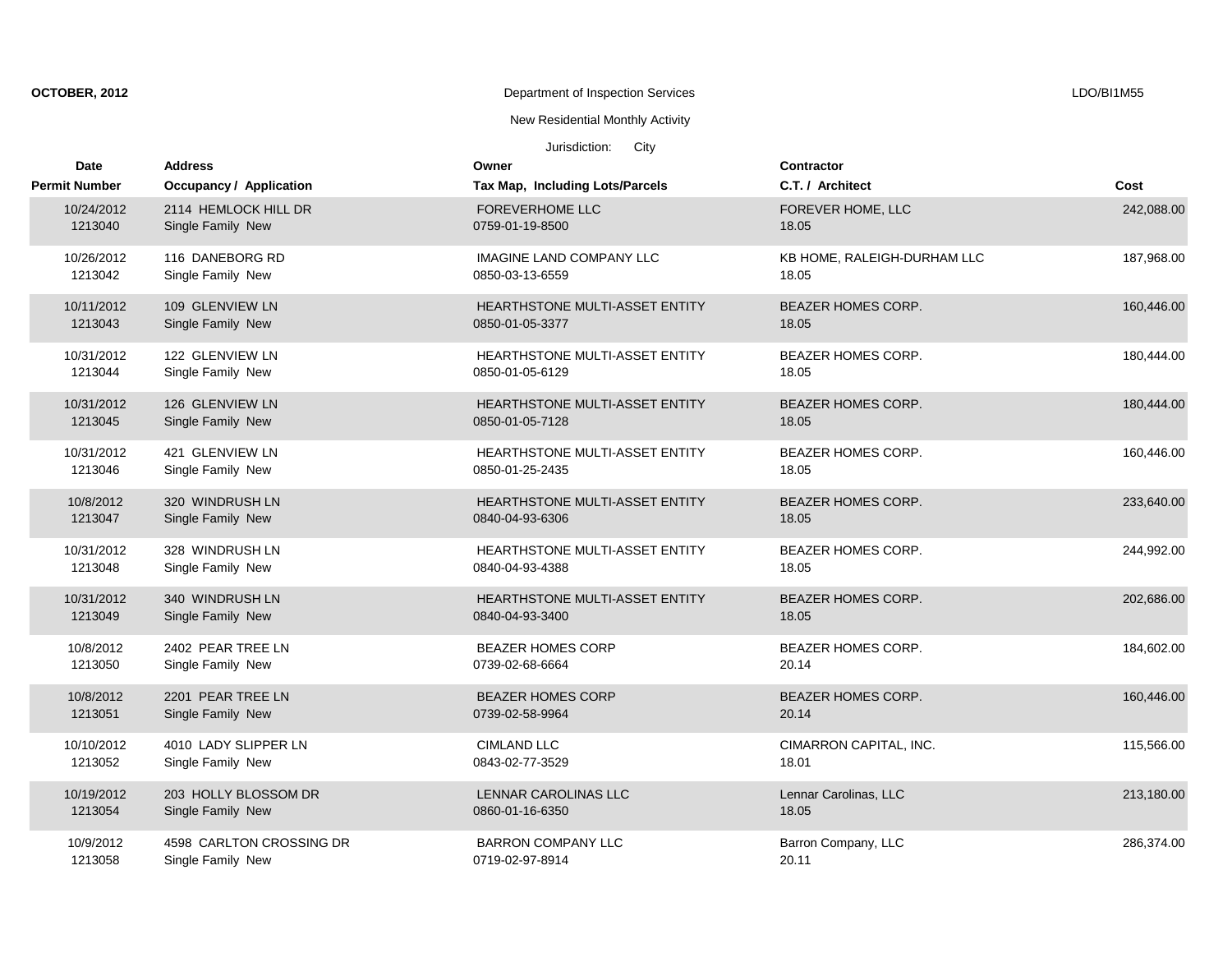| OCTOBER, 2012 |
|---------------|
|---------------|

New Residential Monthly Activity

| Date<br><b>Permit Number</b> | <b>Address</b>                                                     | Owner                                                                             | <b>Contractor</b><br>C.T. / Architect  | Cost       |
|------------------------------|--------------------------------------------------------------------|-----------------------------------------------------------------------------------|----------------------------------------|------------|
| 10/12/2012<br>1213076        | Occupancy / Application<br>2913 CHERRYBARK DR<br>Single Family New | Tax Map, Including Lots/Parcels<br>PANTHER CREEK OF DURHAM LLC<br>0853-04-53-7014 | CIMARRON CAPITAL, INC.<br>18.01        | 115,566.00 |
| 10/12/2012                   | 4024 LADY SLIPPER LN                                               | <b>CIMLAND LLC</b>                                                                | CIMARRON CAPITAL, INC.                 | 115,566.00 |
| 1213077                      | Single Family New                                                  | 0843-02-77-5372                                                                   | 18.01                                  |            |
| 10/12/2012                   | 2825 TULIP POPLAR CIR                                              | PANTHER CREEK OF DURHAM LLC                                                       | CIMARRON CAPITAL, INC.                 | 115,566.00 |
| 1213078                      | Single Family New                                                  | 0853-04-52-2973                                                                   | 18.01                                  |            |
| 10/31/2012                   | 711 WATTS ST                                                       | <b>GAYER CHARLES</b>                                                              | ACANTHUS CONSTRUCTION, LLC             | 64,000.00  |
| 1213084                      | Single Family New                                                  | 0822-19-62-1071                                                                   | 3.02                                   |            |
| 10/19/2012                   | 209 CALLANDALE LN                                                  | <b>HEARTHSTONE MULTI-ASSET ENTITY</b>                                             | <b>BEAZER HOMES CORP.</b>              | 196,548.00 |
| 1213089                      | Single Family New                                                  | 0840-04-93-7038                                                                   | 18.05                                  |            |
| 10/19/2012                   | 344 WINDRUSH LN                                                    | <b>HEARTHSTONE MULTI-ASSET ENTITY</b>                                             | <b>BEAZER HOMES CORP.</b>              | 246,378.00 |
| 1213090                      | Single Family New                                                  | 0840-04-93-2440                                                                   | 18.05                                  |            |
| 10/16/2012                   | 1002 WOOD MEADOW LN                                                | <b>BILL CLARK HOMES OF RALEIGH</b>                                                | CLARK HOMES OF RALEIGH, LLC, BILL      | 237,798.00 |
| 1213091                      | Single Family New                                                  | 0759-01-06-1595                                                                   | 18.05                                  |            |
| 10/16/2012                   | 10 PERSIMMON CT                                                    | <b>STAGVILLE III LLC</b>                                                          | CIMARRON CAPITAL, INC.                 | 194,898.00 |
| 1213092                      | Single Family New                                                  | 0846-03-34-8459                                                                   | 21                                     |            |
| 10/22/2012                   | 5 WOODCREEK CT                                                     | <b>TOLL NC LP</b>                                                                 | TOLL BROTHERS OF NC II, INC.           | 349,800.00 |
| 1213105                      | Single Family New                                                  | 0717-02-76-2955                                                                   | 20.12                                  |            |
| 10/16/2012                   | 212 SOUTH BEND DR                                                  | TOLL NC LP                                                                        | TOLL BROTHERS OF NC II, INC.           | 383,262.00 |
| 1213106                      | Single Family New                                                  | 0717-02-77-3297                                                                   | 20.12                                  |            |
| 10/17/2012                   | 16 FLOWERING APRICOT DR                                            | <b>BEAZER HOMES CORP</b>                                                          | <b>BEAZER HOMES CORP.</b>              | 184,602.00 |
| 1213118                      | Single Family New                                                  | 0739-02-68-3384                                                                   | 20.14                                  |            |
| 10/17/2012                   | 2011 HAWKINS ST                                                    | <b>D R HORTON INC</b>                                                             | HORTON, D.R., INC.-TORREY              | 210.078.00 |
| 1213119                      | Single Family New                                                  | 0850-03-01-7611                                                                   | 18.05                                  |            |
| 10/29/2012                   | 805 KEYSTONE PARK DR                                               | DAN RYAN BUILDERS N C LLC                                                         | Ryan Builders-North Carolina, LLC, Dan | 184,800.00 |
| 1213120                      | Single Family New                                                  | 0747-03-31-4162                                                                   | 20.14                                  |            |
| 10/17/2012                   | 10 HOPEWELL DR                                                     | <b>HERTZBERG MICHAEL A</b>                                                        | BERINI, JOE F., CONST. CO.             | 475,000.00 |
| 1213123                      | Single Family New                                                  | 0801-04-70-3504                                                                   | 20.17                                  |            |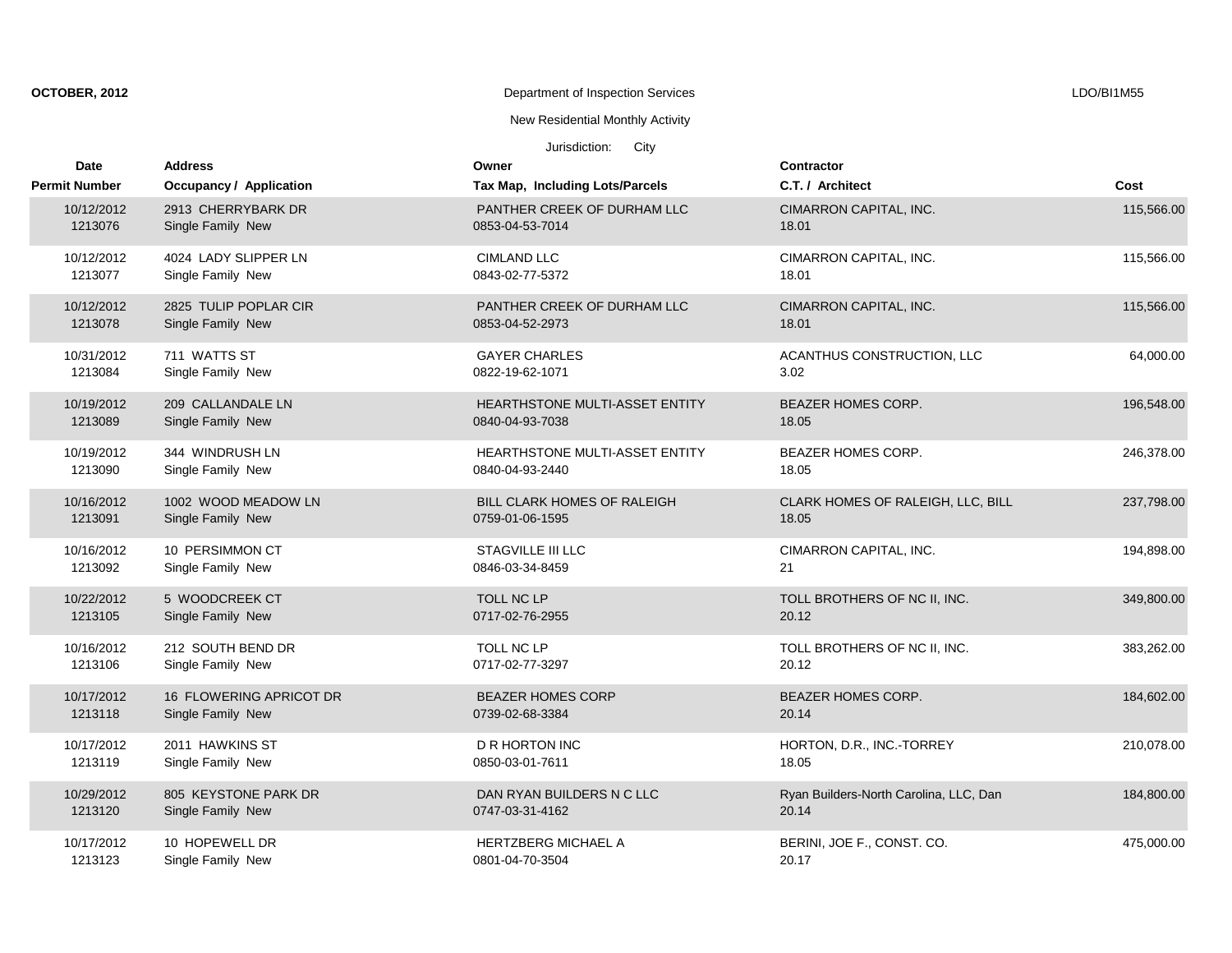| OCTOBER, 2012 |
|---------------|
|---------------|

New Residential Monthly Activity

| <b>Date</b>          | <b>Address</b>                 | Owner                              | <b>Contractor</b>                      |            |
|----------------------|--------------------------------|------------------------------------|----------------------------------------|------------|
| <b>Permit Number</b> | <b>Occupancy / Application</b> | Tax Map, Including Lots/Parcels    | C.T. / Architect                       | Cost       |
| 10/17/2012           | 5314 WESTON DOWNS DR           | MERITAGE HOMES OF NORTH            | Meritage Homes of North Carolina, Inc. | 231,066.00 |
| 1213128              | Single Family New              | 0709-03-13-2845                    | 20.18                                  |            |
| 10/18/2012           | 17 BARONET CT                  | STANDARD PACIFIC OF THE            | STANDARD PACIFIC OF THE CAROLINAS, LLC | 200,970.00 |
| 1213134              | Single Family New              | 0729-01-15-1342                    | 20.11                                  |            |
| 10/15/2012           | 2811 REYNOLDA CIR              | <b>EF VENTURES LLC</b>             | Citizens Homes Inc.                    | 317,064.00 |
| 1213146              | Single Family New              | 0814-04-84-4169                    | 17.07                                  |            |
| 10/25/2012           | 12 HIDDEN RIDGE CT             | D R HORTON INC                     | HORTON, D.R., INC.-TORREY              | 234,234.00 |
| 1213147              | Single Family New              | 0709-02-88-3425                    | 20.18                                  |            |
| 10/25/2012           | 4520 COTTENDALE DR             | <b>BILL CLARK HOMES OF RALEIGH</b> | CLARK HOMES OF RALEIGH, LLC, BILL      | 200,508.00 |
| 1213150              | Single Family New              | 0759-01-06-6347                    | 18.05                                  |            |
| 10/19/2012           | 4613 MYRA GLEN PL              | MERITAGE HOMES OF NORTH            | Meritage Homes of North Carolina, Inc. | 253.110.00 |
| 1213158              | Single Family New              | 0709-03-14-4368                    | 20.18                                  |            |
| 10/25/2012           | 2916 REYNOLDA CIR              | <b>CITIZENS HOMES INC</b>          | Citizens Homes Inc.                    | 201,300.00 |
| 1213162              | Single Family New              | 0814-04-83-6617                    | 17.07                                  |            |
| 10/25/2012           | 1006 WOOD MEADOW LN            | BILL CLARK HOMES OF RALEIGH        | CLARK HOMES OF RALEIGH, LLC, BILL      | 218,262.00 |
| 1213204              | Single Family New              | 0759-01-06-1473                    | 18.05                                  |            |
| 10/26/2012           | 305 HALES WOOD RD              | OZ DEVELOPERS LLC                  | <b>HAGOOD HOMES OF WILMINGTON</b>      | 184,602.00 |
| 1213231              | Single Family New              | 9797-02-98-7533                    | 20.12                                  |            |
| 10/31/2012           | 312 HALES WOOD RD              | OZ DEVELOPERS LLC                  | <b>HAGOOD HOMES OF WILMINGTON</b>      | 188,958.00 |
| 1213232              | Single Family New              | 9797-02-98-4455                    | 20.12                                  |            |
| 10/31/2012           | 314 HALES WOOD RD              | OZ DEVELOPERS LLC                  | HAGOOD HOMES OF WILMINGTON             | 206,910.00 |
| 1213233              | Single Family New              | 9797-02-98-4410                    | 20.12                                  |            |
| 10/31/2012           | 316 HALES WOOD RD              | OZ DEVELOPERS LLC                  | <b>HAGOOD HOMES OF WILMINGTON</b>      | 189,354.00 |
| 1213234              | Single Family New              | 9797-02-98-3374                    | 20.12                                  |            |
| 10/31/2012           | 4714 MYRA GLEN PL              | MERITAGE HOMES OF NORTH            | Meritage Homes of North Carolina, Inc. | 276,606.00 |
| 1213235              | Single Family New              | 0709-03-14-7951                    | 20.18                                  |            |
| 10/31/2012           | 118 DANEBORG RD                | <b>IMAGINE LAND COMPANY LLC</b>    | KB HOME, RALEIGH-DURHAM LLC            | 247,368.00 |
| 1213255              | Single Family New              | 0850-03-13-6664                    | 18.05                                  |            |